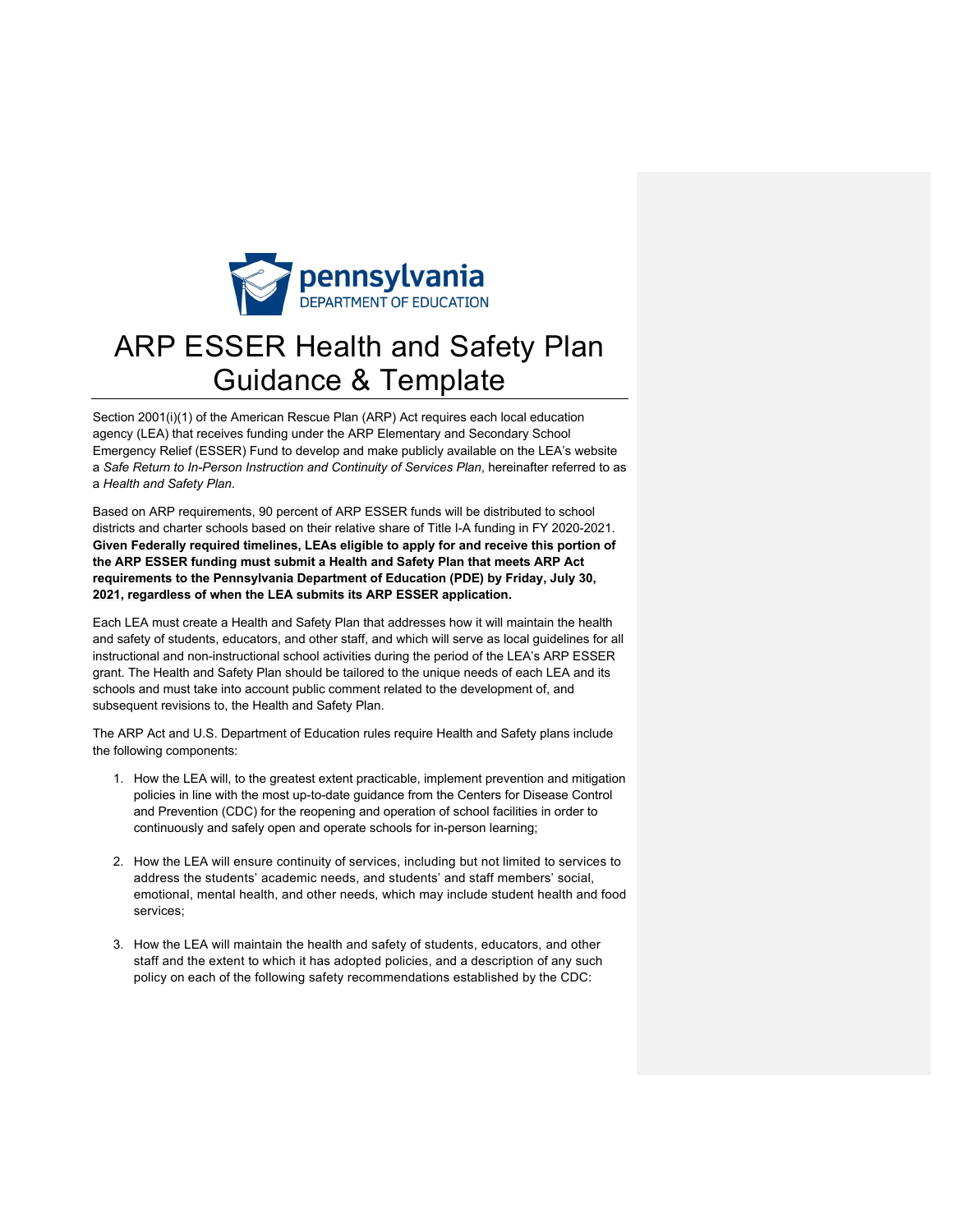#### **Initial Effective Date: June 17, 2021**

| Date of Last Review: August 18, 2021   | Deleted: June 16, 2021 |
|----------------------------------------|------------------------|
| Date of Last Revision: August 18, 2021 | Deleted: June 17, 2021 |

- a. Universal and correct wearing of masks;
- b. Modifying facilities to allow for *physical distancing* (e.g., use of cohorts/podding);
- c. Handwashing and respiratory etiquette;
- d. Cleaning and maintaining healthy facilities, including improving ventilation;
- e. Contact tracing in combination with isolation and quarantine, in collaboration with State and local health departments;
- f. **Diagnostic** and screening testing;
- g. Efforts to provide COVID-19 vaccinations to school communities;
- h. Appropriate accommodations for children with disabilities with respect to health and safety policies; and
- i. Coordination with state and local health officials.

The LEA's Health and Safety Plan must be approved by its governing body and posted on the LEA's publicly available website by July 30, 2021.\* The ARP Act requires LEAs to post their Health and Safety Plans online in a language that parents/caregivers can understand, or, if it is not practicable to provide written translations to an individual with limited English proficiency, be orally translated. The plan also must be provided in an alternative format accessible, upon request, by a parent who is an individual with a disability as defined by the Americans with Disabilities Act.

Each LEA will upload in the eGrants system its updated Health and Safety Plan and webpage URL where the plan is located on the LEA's publicly available website.

The ARP Act requires LEAs to review their Health and Safety Plans at least every six months during the period of the LEA's ARP ESSER grant. LEAs also must review and update their plans whenever there are significant changes to the CDC recommendations for K-12 schools. Like the development of the plan, all revisions must be informed by community input and reviewed and approved by the governing body prior to posting on the LEA's publicly available website.

**Deleted:** June 11, 2021

August 18, 2021 Page **2** of **16**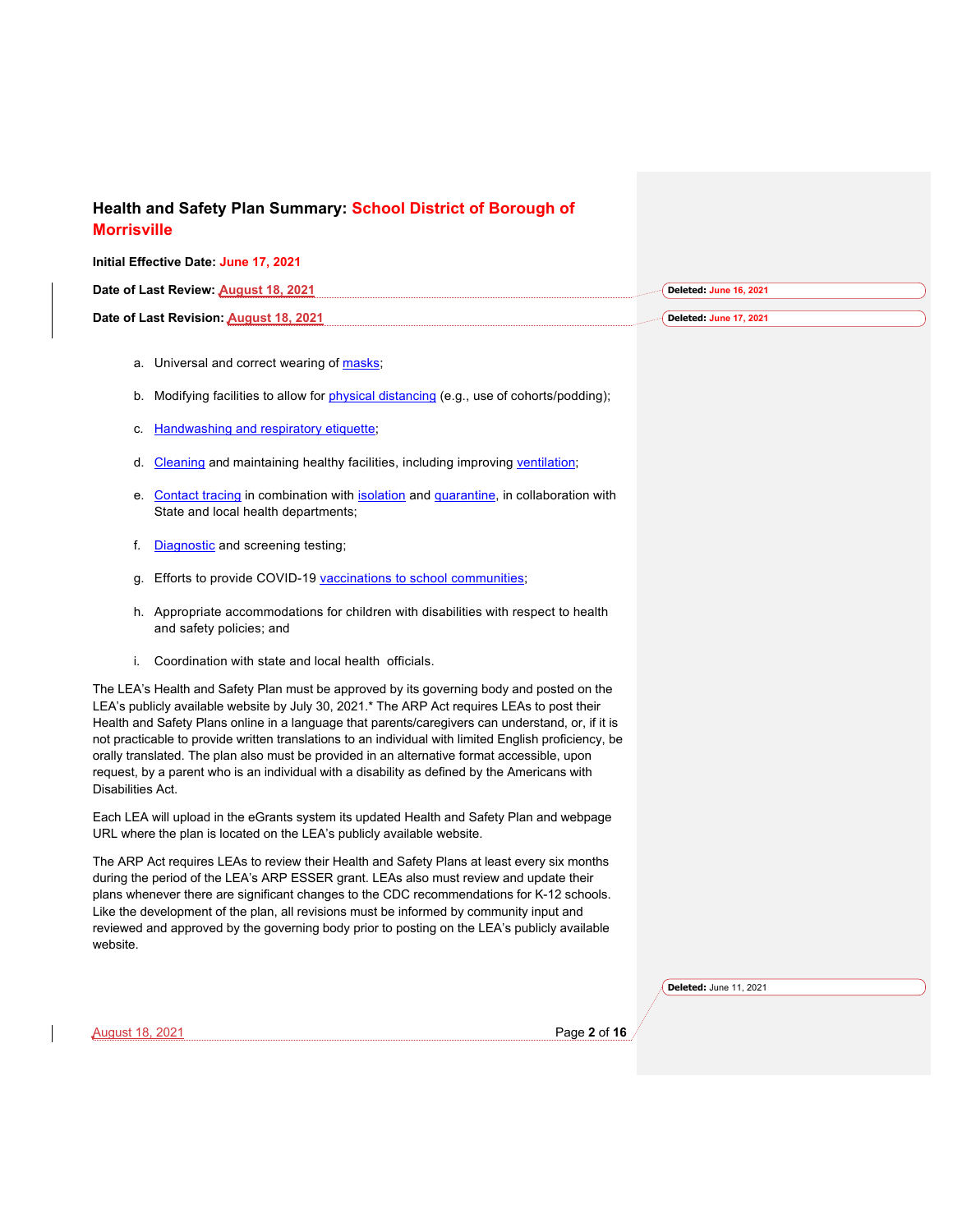#### **Initial Effective Date: June 17, 2021 Date of Last Review: August 18, 2021 Deleted: June 16, 2021**

LEAs may use the template to revise their current Health and Safety Plans to meet ARP requirements and ensure all stakeholders are fully informed of the LEA's plan to safely resume instructional and non-instructional school activities, including in-person learning, for the current school year. An LEA may use a different plan template or format provided it includes all the elements required by the ARP Act, as listed above.

\* The July 30 deadline applies only to school districts and charter schools that received federal Title I-A funds in FY 2020-2021 and intend to apply for and receive ARP ESSER funding.

#### **Additional Resources**

**Date of Last Revision: August 18, 2021**

LEAs are advised to review the following resources when developing their Health and Safety Plans:

- CDC K-12 School Operational Strategy
- PDE Resources for School Communities During COVID-19
- PDE Roadmap for Education Leaders
- PDE Accelerated Learning Thorough an Integrated System of Support
- PA Department of Health COVID-19 in Pennsylvania

**Deleted:** June 11, 2021

**Deleted: June 17, 2021**

August 18, 2021 Page **3** of **16**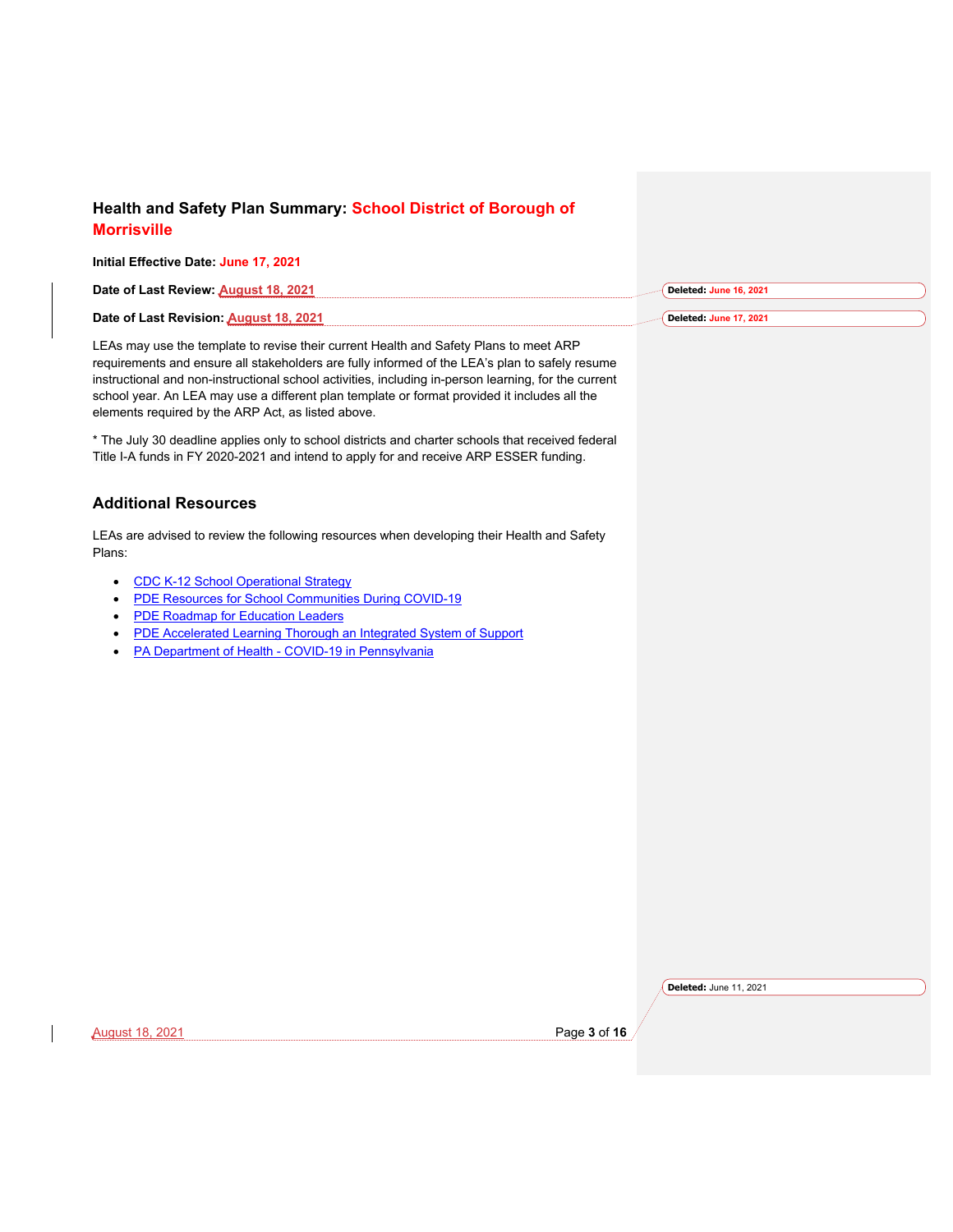| Health and Safety Plan Summary: School District of Borough of                                                                                                                                                                                                                                                                                                                                                                                                                                                                                          |                                                                                                                                 |
|--------------------------------------------------------------------------------------------------------------------------------------------------------------------------------------------------------------------------------------------------------------------------------------------------------------------------------------------------------------------------------------------------------------------------------------------------------------------------------------------------------------------------------------------------------|---------------------------------------------------------------------------------------------------------------------------------|
| <b>Morrisville</b>                                                                                                                                                                                                                                                                                                                                                                                                                                                                                                                                     |                                                                                                                                 |
| Initial Effective Date: June 17, 2021                                                                                                                                                                                                                                                                                                                                                                                                                                                                                                                  |                                                                                                                                 |
| Date of Last Review: August 18, 2021                                                                                                                                                                                                                                                                                                                                                                                                                                                                                                                   | Deleted: June 16, 2021                                                                                                          |
| Date of Last Revision: August 18, 2021                                                                                                                                                                                                                                                                                                                                                                                                                                                                                                                 | Deleted: June 17, 2021                                                                                                          |
| Introduction: School district operations will be implemented in the same manner as those in<br>place prior to the pandemic; the exceptions will be fully described within this document. This<br>plan reflects those components that we will keep in place, as referenced in our Pandemic<br>Health and Safety Plan, as well as promoting general health and safety for all students,<br>employees and visitors as well as remaining compliant with national, state and local health<br>guidance.                                                      |                                                                                                                                 |
| 1. How will the LEA, to the greatest extent practicable, support prevention and mitigation<br>policies in line with the most up-to-date guidance from the CDC for the reopening and<br>operation of school facilities in order to continuously and safely open and operate<br>schools for in-person learning?                                                                                                                                                                                                                                          |                                                                                                                                 |
| The district will continue the Pandemic Planning Committee meetings to review current<br>case data, as well as available Federal, State and Local guidance, and recommend<br>modifications and adjustments to the current health and safety plan as needed. The<br>plan will be reviewed and revised as necessary at the district level by the district's<br>Pandemic Planning Committee, as well as the building level teams. The revisions will be<br>recommended to the Board for approval and changes will be communicated to all<br>stakeholders. | Deleted: CDC guidance<br>Deleted: Health and Safety Planning team<br>Deleted: students, staff and the greater school community. |
| 2. How will the LEA ensure continuity of services, including but not limited to services<br>to address the students' academic needs, and students' and staff members' social,<br>emotional, mental health, and other needs, which may include student health and<br>food services?                                                                                                                                                                                                                                                                     |                                                                                                                                 |
| The District will use the current mechanisms in place (regular and modified<br>schedules, remote/asynchronous learning options and distribution of services) to<br>ensure the continuity of educational services as required by PA School Code and<br>Federal Law.                                                                                                                                                                                                                                                                                     |                                                                                                                                 |
|                                                                                                                                                                                                                                                                                                                                                                                                                                                                                                                                                        | Deleted: June 11, 2021                                                                                                          |
| Page 4 of 16<br><b>August 18, 2021</b>                                                                                                                                                                                                                                                                                                                                                                                                                                                                                                                 |                                                                                                                                 |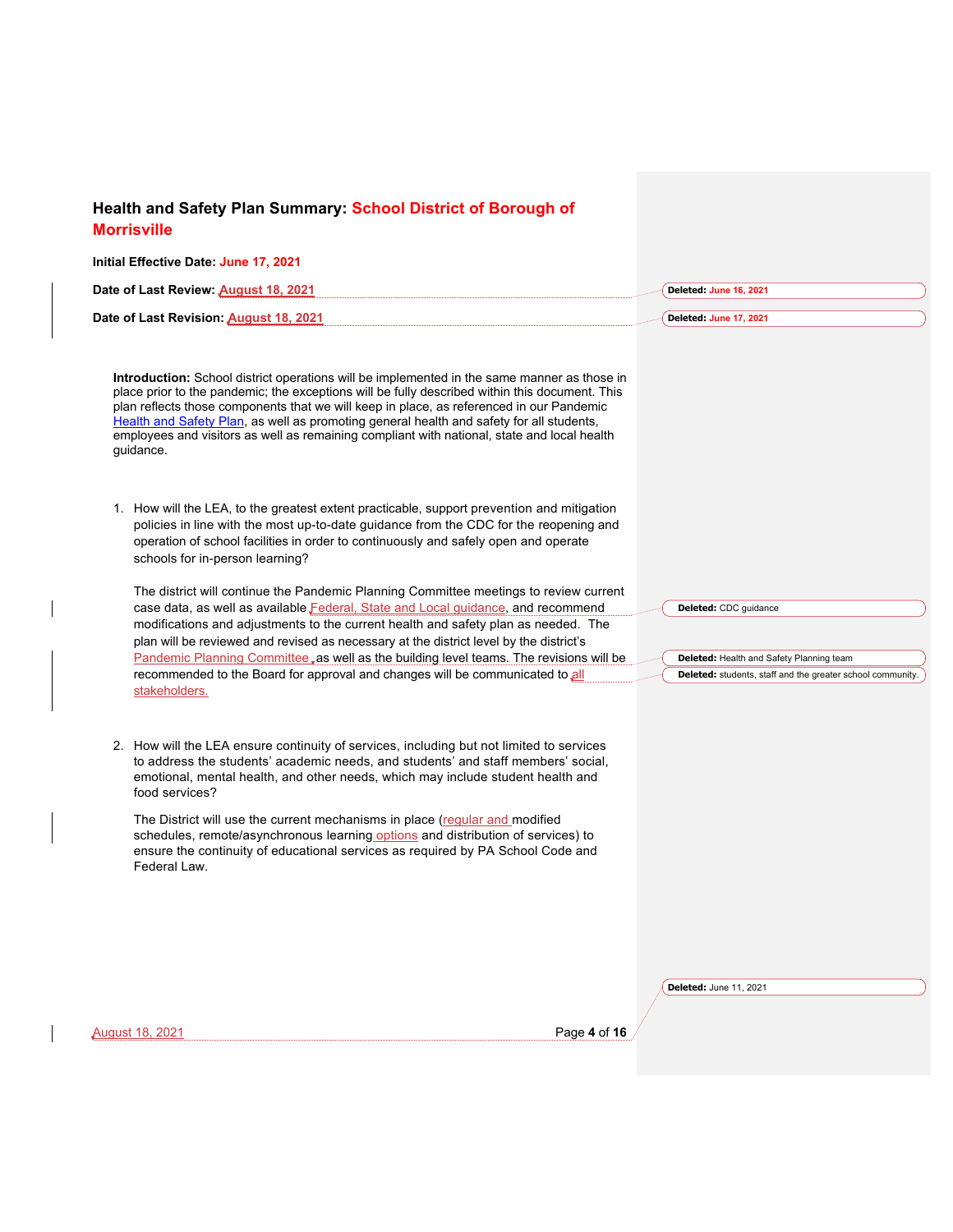| <b>Morrisville</b>                                                                                                                                                                                                                                                                                                                                                    |                                                                                                                                                                                                                                                                                                                                                                                                                               |                                                                                                                                                                                                                                            |
|-----------------------------------------------------------------------------------------------------------------------------------------------------------------------------------------------------------------------------------------------------------------------------------------------------------------------------------------------------------------------|-------------------------------------------------------------------------------------------------------------------------------------------------------------------------------------------------------------------------------------------------------------------------------------------------------------------------------------------------------------------------------------------------------------------------------|--------------------------------------------------------------------------------------------------------------------------------------------------------------------------------------------------------------------------------------------|
| Initial Effective Date: June 17, 2021                                                                                                                                                                                                                                                                                                                                 |                                                                                                                                                                                                                                                                                                                                                                                                                               |                                                                                                                                                                                                                                            |
| Date of Last Review: August 18, 2021                                                                                                                                                                                                                                                                                                                                  |                                                                                                                                                                                                                                                                                                                                                                                                                               | Deleted: June 16, 2021                                                                                                                                                                                                                     |
| Date of Last Revision: August 18, 2021                                                                                                                                                                                                                                                                                                                                |                                                                                                                                                                                                                                                                                                                                                                                                                               | Deleted: June 17, 2021                                                                                                                                                                                                                     |
| Our methods for educational delivery for the 2021-22 school year will be:                                                                                                                                                                                                                                                                                             |                                                                                                                                                                                                                                                                                                                                                                                                                               |                                                                                                                                                                                                                                            |
| 1. Instruction will resume on September 1, 2021 on a normal, Monday through Friday<br>schedule.<br>2. The following options will be available to families:<br>1. Face to face, in classroom instruction<br>2. Online option (Bridges/BCIU Academy) K-12                                                                                                               |                                                                                                                                                                                                                                                                                                                                                                                                                               |                                                                                                                                                                                                                                            |
| according to medical need.                                                                                                                                                                                                                                                                                                                                            | 3. Combination of face to face and cyber programming, as appropriately determined<br>4. Homeschool (this option has long been available to our homeschool families)                                                                                                                                                                                                                                                           |                                                                                                                                                                                                                                            |
| Student medical issues which require a temporary leave from school will be addressed on a<br>case-by-case basis to determine appropriate instructional alternatives to continue the student's<br>education in consideration of information provided by the student's health care provider,<br>parent/quardians, principal and counselor, and IEP team, if applicable. |                                                                                                                                                                                                                                                                                                                                                                                                                               |                                                                                                                                                                                                                                            |
| 3. Use the table below to explain how the LEA will maintain the health and safety of<br>and a description of any such policy on each of the following safety                                                                                                                                                                                                          | students, educators, and other staff and the extent to which it has adopted policies,                                                                                                                                                                                                                                                                                                                                         |                                                                                                                                                                                                                                            |
| recommendations established by the CDC.<br><b>ARP ESSER Requirement</b>                                                                                                                                                                                                                                                                                               | <b>Strategies, Policies, and Procedures</b>                                                                                                                                                                                                                                                                                                                                                                                   |                                                                                                                                                                                                                                            |
| a. Universal and correct wearing of masks;                                                                                                                                                                                                                                                                                                                            | On Morrisville Vehicles: The CDC<br>requires that passengers and drivers<br>must wear a mask on school buses,<br>including on buses operated by public<br>and private school systems, subject to the<br>exclusions and exemptions in the CDC's<br>Order. A driver does not need to wear a<br>mask if they are the only person on the<br>vehicle. As of August 17, 2021, the Bucks<br><b>County Health Department supports</b> | Deleted: The Governor's Universal Masking Order is set to<br>expire prior to July 1, 2021. Masks will be worn in conjunction<br>with Gubernatorial mandate and CDC guidance to the extent<br>possible<br>Formatted: Normal, Pattern: Clear |
|                                                                                                                                                                                                                                                                                                                                                                       | masking on buses at the current time,<br>subject to regular, ongoing review.<br>In all other situations, including<br>Morrisvile classrooms: Masks are<br>required for all individuals in all indoor<br>Morrisville classrooms and work locations                                                                                                                                                                             | Formatted: Font: Arial<br>Deleted: June 11, 2021                                                                                                                                                                                           |
|                                                                                                                                                                                                                                                                                                                                                                       |                                                                                                                                                                                                                                                                                                                                                                                                                               |                                                                                                                                                                                                                                            |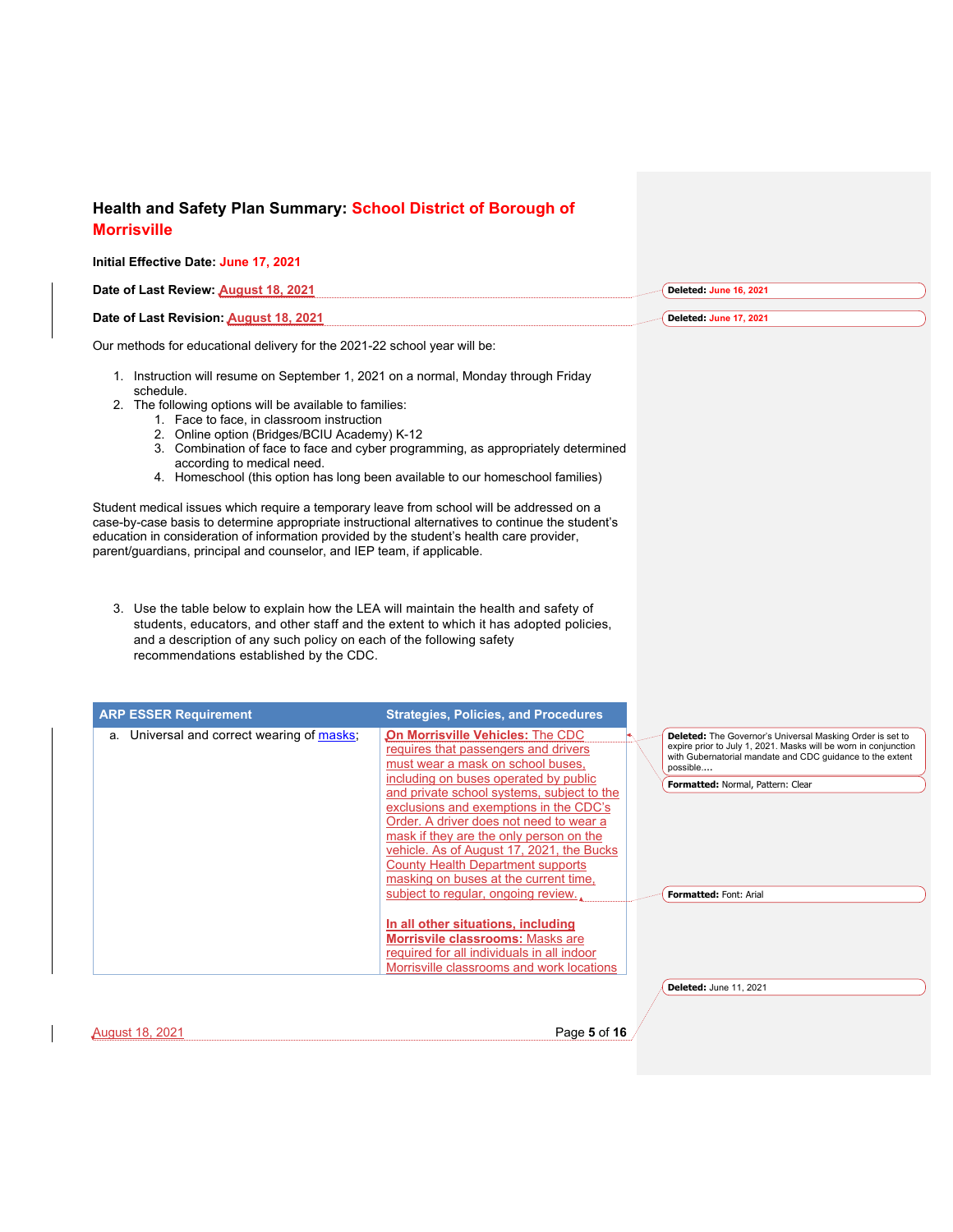| Date of Last Review: August 18, 2021   |                                                                                                                                                                                                                                                                                                                                                                                                                                                                                                                                                                      | Deleted: June 16, 2021             |
|----------------------------------------|----------------------------------------------------------------------------------------------------------------------------------------------------------------------------------------------------------------------------------------------------------------------------------------------------------------------------------------------------------------------------------------------------------------------------------------------------------------------------------------------------------------------------------------------------------------------|------------------------------------|
| Date of Last Revision: August 18, 2021 |                                                                                                                                                                                                                                                                                                                                                                                                                                                                                                                                                                      | Deleted: June 17, 2021             |
| <b>ARP ESSER Requirement</b>           | <b>Strategies, Policies, and Procedures</b>                                                                                                                                                                                                                                                                                                                                                                                                                                                                                                                          |                                    |
|                                        | at the current time and subject to regular,<br>ongoing review for the following reasons:                                                                                                                                                                                                                                                                                                                                                                                                                                                                             |                                    |
|                                        | On August 17, 2021, the Bucks<br><b>County Health Department issued</b><br>updated quidance on masking to<br>follow CDC guidance on masking<br>in schools at the current time and<br>subject to regular, ongoing review.<br>Per The BCHD on August 17,<br>2021, Bucks County is now<br>considered to be an area of high<br>transmission specific to COVID-<br>19.<br>Federal and state health<br>$\bullet$<br>authorities recommend that the<br>District implement a 'mask<br>required' policy at the current time<br>in alignment with CDC guidance<br>for schools. |                                    |
|                                        | Per the Bucks County Health<br>Department's quidance issued August 15,<br>2021, "the BCHD supports enhanced<br><b>Targeted Temporary Mitigation efforts in</b><br>clinical and healthcare-like school settings<br>and will discuss further recommendations<br>for those situations with school entities."                                                                                                                                                                                                                                                            |                                    |
|                                        | The correct wearing of masks includes<br>covering both the nose and the mouth.                                                                                                                                                                                                                                                                                                                                                                                                                                                                                       |                                    |
|                                        | Masks are not required outdoors and<br>remain optional.                                                                                                                                                                                                                                                                                                                                                                                                                                                                                                              |                                    |
|                                        | The District will continue to honor all<br>approved mask exemptions.                                                                                                                                                                                                                                                                                                                                                                                                                                                                                                 |                                    |
|                                        |                                                                                                                                                                                                                                                                                                                                                                                                                                                                                                                                                                      | Formatted: No bullets or numbering |
|                                        |                                                                                                                                                                                                                                                                                                                                                                                                                                                                                                                                                                      | Deleted: June 11, 2021             |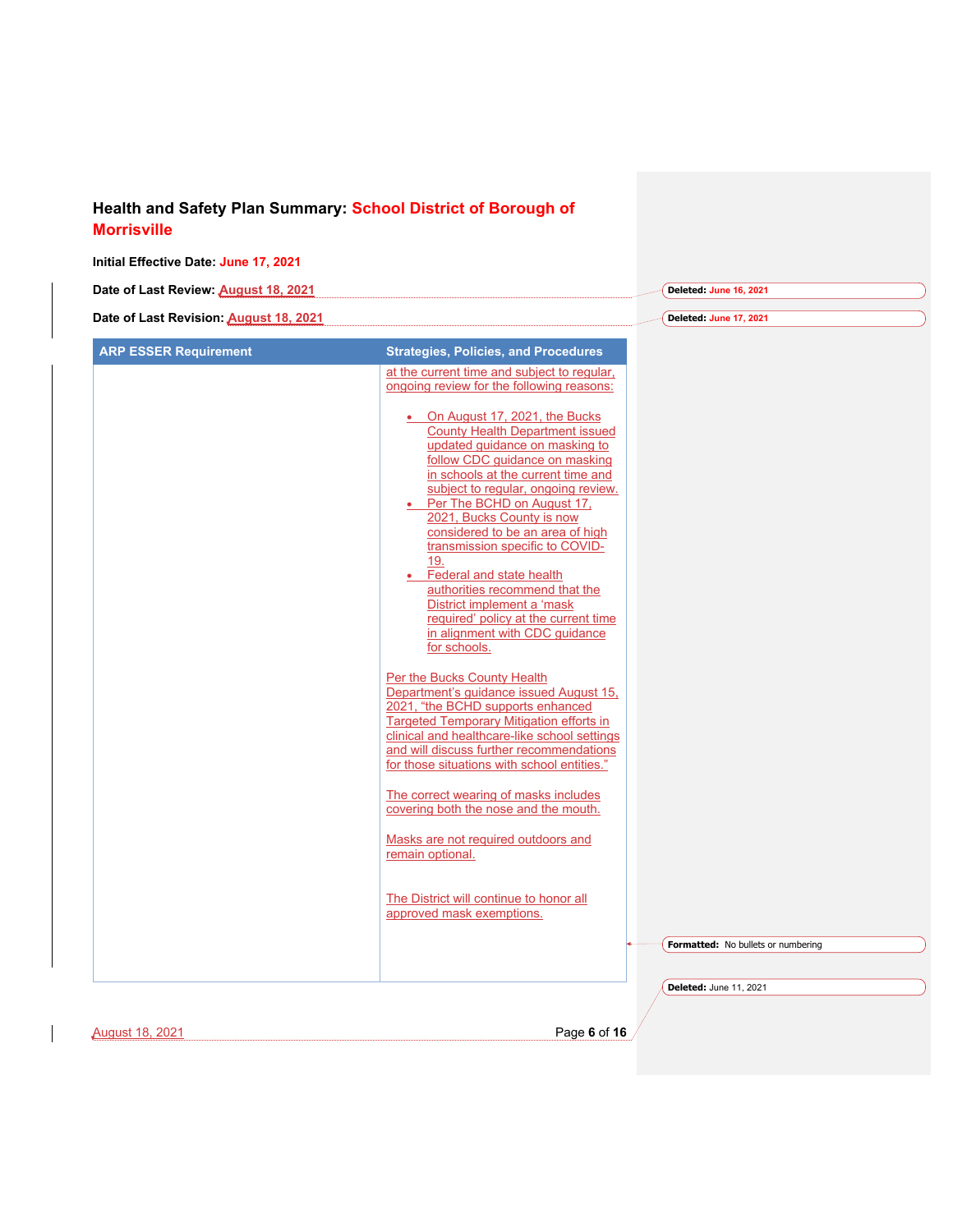#### **Initial Effective Date: June 17, 2021**

| Date of Last Review: August 18, 2021                                                        |                                                                                                                                                                                                                                                                                                                                                                                                                                                             | Deleted: June 16, 2021        |
|---------------------------------------------------------------------------------------------|-------------------------------------------------------------------------------------------------------------------------------------------------------------------------------------------------------------------------------------------------------------------------------------------------------------------------------------------------------------------------------------------------------------------------------------------------------------|-------------------------------|
|                                                                                             |                                                                                                                                                                                                                                                                                                                                                                                                                                                             |                               |
| Date of Last Revision: August 18, 2021                                                      |                                                                                                                                                                                                                                                                                                                                                                                                                                                             | Deleted: June 17, 2021        |
| <b>ARP ESSER Requirement</b>                                                                | <b>Strategies, Policies, and Procedures</b>                                                                                                                                                                                                                                                                                                                                                                                                                 |                               |
| b. Modifying facilities to allow for physical<br>distancing (e.g., use of cohorts/podding); | When necessary, the District will shift to<br>remote learning for the entire population<br>or a specific subset of students, in<br>consultation with the Bucks County<br>Health Department. This may include<br>modified schedules and blocks of days<br>that include asynchronous learning.<br>The District will work with the Bucks<br>County Health Department in necessary<br>circumstances for the modification and<br>designation of safe and healthy |                               |
|                                                                                             | instructional and workspaces for all<br>individuals.<br>Classroom configurations will promote<br>learning and maximize distancing where<br>feasible.                                                                                                                                                                                                                                                                                                        |                               |
|                                                                                             | Lockers will be spaced to accommodate for<br>appropriate spacing.<br>Students will be taken outdoors as often<br>as possible.                                                                                                                                                                                                                                                                                                                               |                               |
|                                                                                             | Building faculty meetings, full<br>administrative team<br>meetings, and professional development<br>activities will occur in person unless<br>designated as virtual by the meeting<br>coordinator.                                                                                                                                                                                                                                                          |                               |
| Handwashing and respiratory etiquette.<br>C.                                                | General hand hygiene will be practiced<br>throughout the day to minimize spread<br>through use of common items.                                                                                                                                                                                                                                                                                                                                             |                               |
|                                                                                             | Proper hand washing technique signs will be<br>posted in all bathrooms and sinks,<br>All individuals will continue<br>to be encouraged and reminded to<br>sanitize or wash their hands on a<br>frequent basis.                                                                                                                                                                                                                                              | Deleted:                      |
|                                                                                             |                                                                                                                                                                                                                                                                                                                                                                                                                                                             | <b>Deleted: June 11, 2021</b> |
|                                                                                             |                                                                                                                                                                                                                                                                                                                                                                                                                                                             |                               |
| <b>August 18, 2021</b>                                                                      | Page 7 of 16                                                                                                                                                                                                                                                                                                                                                                                                                                                |                               |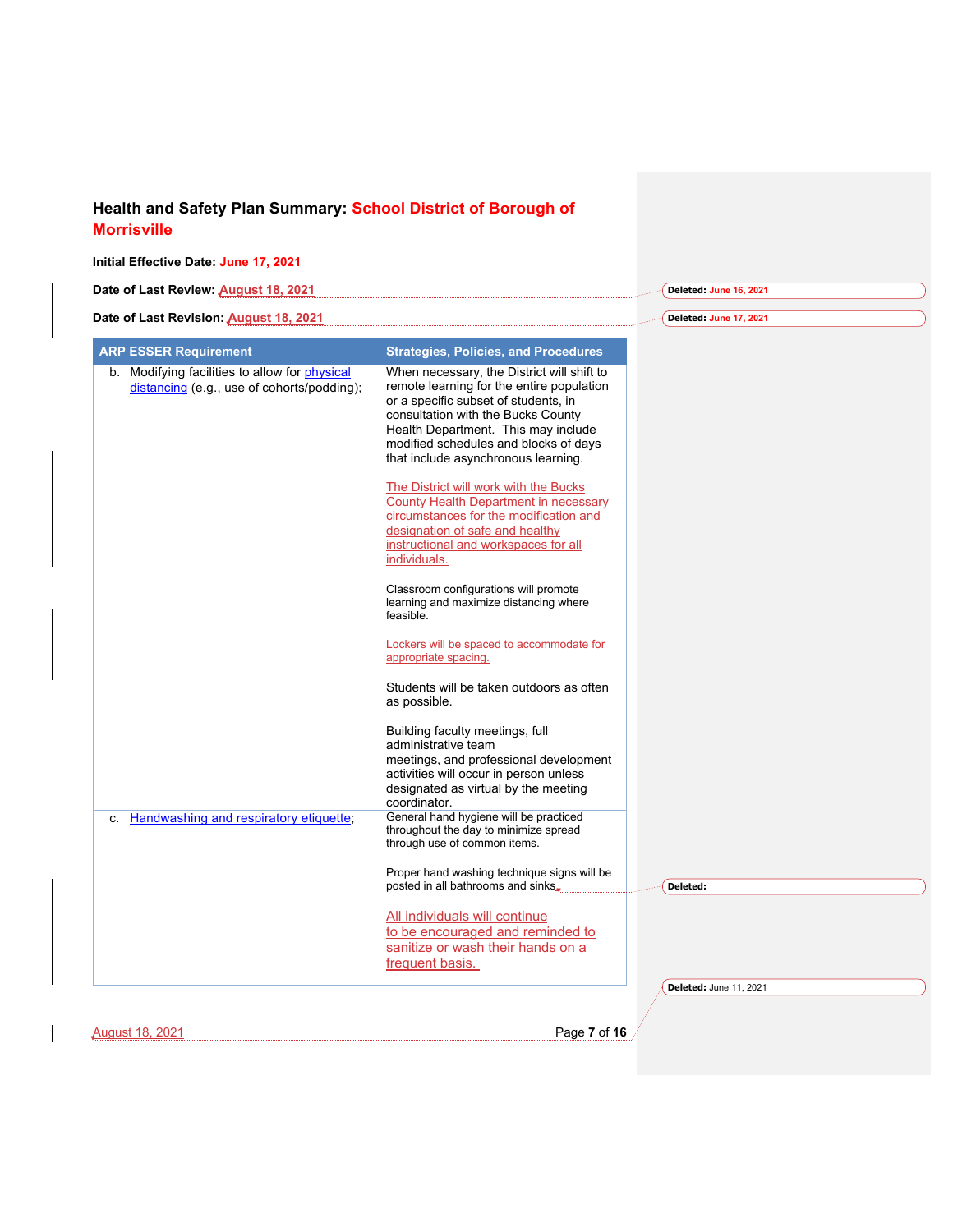#### **Initial Effective Date: June 17, 2021 Date of Last Review: August 18, 2021 Date of Last Revision: August 18, 2021 Deleted: June 16, 2021 Deleted: June 17, 2021 ARP ESSER Requirement Strategies, Policies, and Procedures** Hand sanitizer will continue to be made available in all common areas, hallways, and/or lobby areas where sinks for handwashing are not available, in order to encourage frequent use. The District will continue to post signs in highly visible locations that promote everyday protective measures/hygiene and how to stop the spread of germs. d. Cleaning and maintaining healthy facilities, including improving ventilation; The District will maintain its sanitizing and cleaning routines, including the procurement and distribution of PPE and cleaning materials when necessary and appropriate. All District facilities are fully air conditioned, and have maximum fresh air exchange rates programmed into the building HVAC controls. e. Contact tracing in combination with isolation and quarantine, in collaboration with the State and local health departments; The District will continue to work in partnership with the BCHD for all COVID-19-related case investigation and contact tracing. Per BCHD guidance issued August 15, 2021 and August 17, 2021: The BCHD, as Bucks County's local health authority, maintains responsibility for all instances of conducting contact tracing, issuing isolation orders, and issuing quarantine orders. The District will provide the BCHD with all requested information to facilitate BCHD

processes for contact tracing, issuing

August 18, 2021 Page **8** of **16**

**Deleted:** June 11, 2021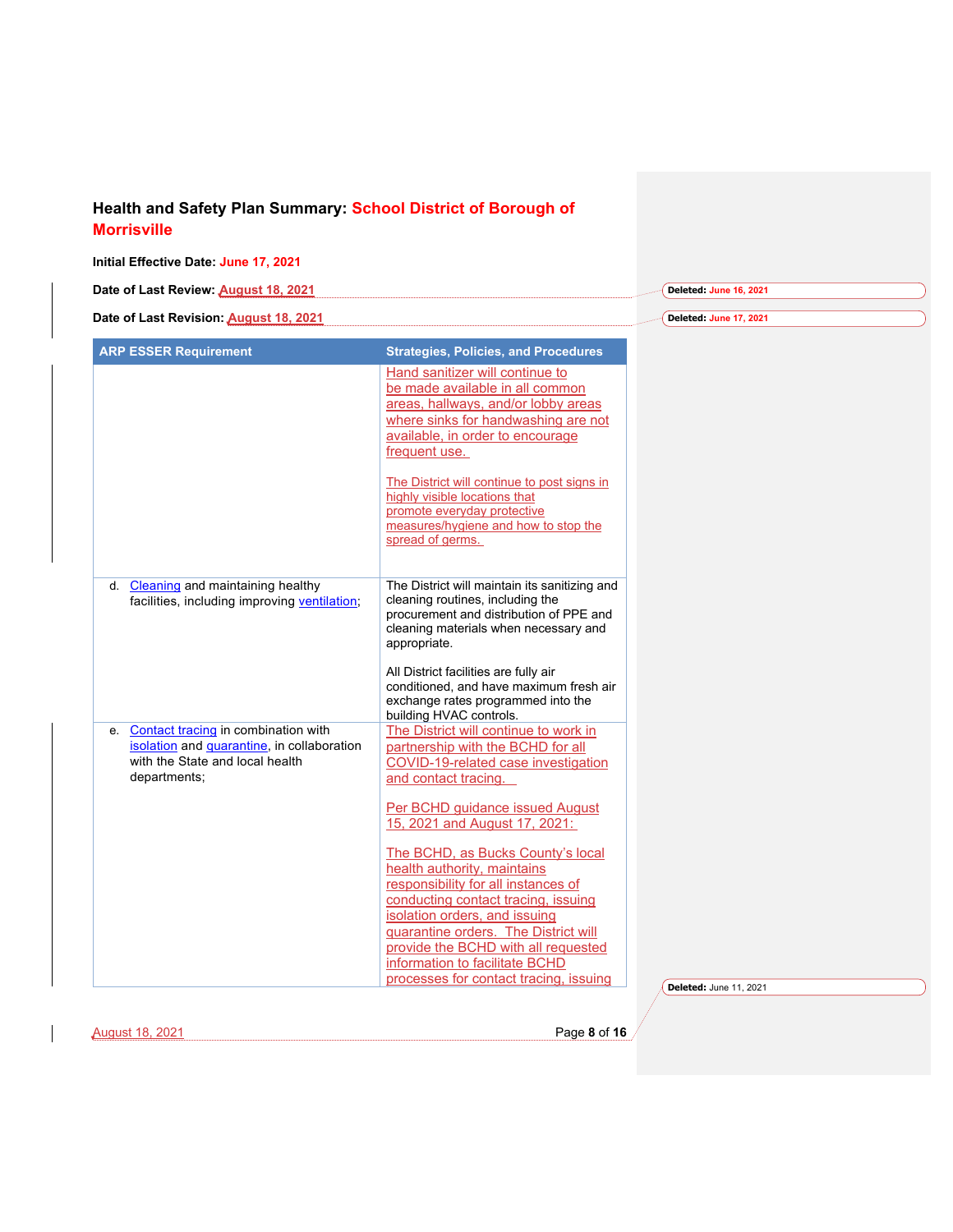| Date of Last Review: August 18, 2021   |                                                                                                                                                                                                                                                                                                                                                                                                                                                                                                                                                                                                                                                                                                                                                                                                                                                                                                                                                                                                                                                                                                                                                                                                                                                                                                                 | Deleted: June 16, 2021 |
|----------------------------------------|-----------------------------------------------------------------------------------------------------------------------------------------------------------------------------------------------------------------------------------------------------------------------------------------------------------------------------------------------------------------------------------------------------------------------------------------------------------------------------------------------------------------------------------------------------------------------------------------------------------------------------------------------------------------------------------------------------------------------------------------------------------------------------------------------------------------------------------------------------------------------------------------------------------------------------------------------------------------------------------------------------------------------------------------------------------------------------------------------------------------------------------------------------------------------------------------------------------------------------------------------------------------------------------------------------------------|------------------------|
| Date of Last Revision: August 18, 2021 |                                                                                                                                                                                                                                                                                                                                                                                                                                                                                                                                                                                                                                                                                                                                                                                                                                                                                                                                                                                                                                                                                                                                                                                                                                                                                                                 | Deleted: June 17, 2021 |
| <b>ARP ESSER Requirement</b>           | <b>Strategies, Policies, and Procedures</b><br>isolation orders, and issuing<br>quarantine orders.<br>In alignment with recommendations<br>from the BCHD, the District urges<br>parents and guardians to report their<br>child's confirmed case of COVID-19 to<br>the District via the School Nurse.<br>The District urges<br>employees/contractors who have<br>received a confirmed positive<br>diagnosis of COVID-19 to the HR<br>Department using the secure email<br>transmissions.<br>In alignment with recommendations<br>from the BCHD, the District will send<br>notifications to the parents, quardians,<br>staff, and the home school district of<br>all students and staff in any classroom<br>and/or on any vehicle with a<br>confirmed, reported positive case.<br>The BCHD has made the commitment<br>to the District to continue to closely<br>monitor COVID-19 and its variants.<br>The BCHD has stated that future TTM<br>may include a return to additional<br>contact tracing for a period of time if it<br>becomes necessary.<br>In alignment with recommendations<br>from the BCHD, the District will<br>exclude any student/staff exhibiting<br>fever or multiple symptoms from<br>school until those symptoms have<br>resolved and are fever-free for 24<br>hours without medication, in |                        |

August 18, 2021 Page **9** of **16**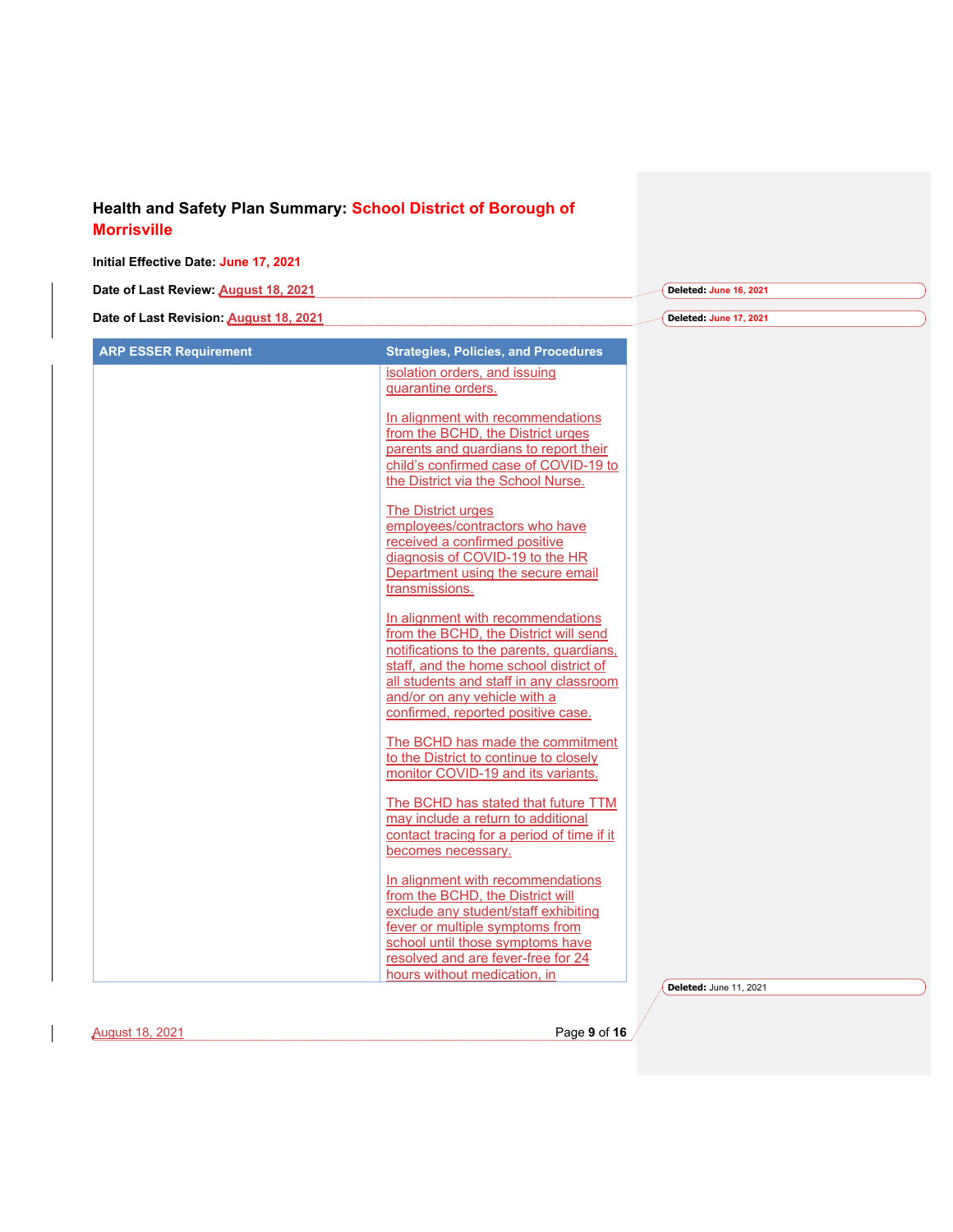| Date of Last Review: August 18, 2021   |                                                                                                                                                                                                                                                                                                                                          | Deleted: June 16, 2021 |
|----------------------------------------|------------------------------------------------------------------------------------------------------------------------------------------------------------------------------------------------------------------------------------------------------------------------------------------------------------------------------------------|------------------------|
| Date of Last Revision: August 18, 2021 |                                                                                                                                                                                                                                                                                                                                          | Deleted: June 17, 2021 |
| <b>ARP ESSER Requirement</b>           | <b>Strategies, Policies, and Procedures</b>                                                                                                                                                                                                                                                                                              |                        |
|                                        | accordance with existing protocols<br>and best practices.                                                                                                                                                                                                                                                                                |                        |
|                                        | In alignment with the BCHD, the<br>District may also consider utilizing<br>additional Targeted Temporary<br>Mitigation efforts (TTM) in other<br>appropriate situations as directed or<br>recommended by the BCHD. The<br>BCDH has made a commitment to the<br>District to provide more detailed<br>guidance to support school nurses on |                        |
|                                        | these issues throughout Bucks County<br>schools.<br>In alignment with recommendations                                                                                                                                                                                                                                                    |                        |
|                                        | from the BCHD, the District will<br>require all symptomatic individuals<br>who test positive for COVID-19 to be<br>"excluded from school until symptoms<br>have resolved and they are fever-free                                                                                                                                         |                        |
|                                        | for 24 hours. Infectiousness peaks<br>around the time of symptom onset and<br>declines quickly during the first<br>several days of symptoms. When<br>masks become optional in the future,                                                                                                                                                |                        |
|                                        | in alignment with the<br>recommendations from the BCHD, the<br>District will require a positive individual<br>to wear a mask/face covering upon<br>return to school through the 7th day<br>from symptom onset, if applicable."                                                                                                           |                        |
|                                        | In alignment with recommendations<br>from the BCHD, the District will honor<br>the following guidelines: "Individuals<br>who test positive but are fully<br>asymptomatic should wait at least 3                                                                                                                                          |                        |
|                                        | days from the test date prior to<br>returning to school in order to ensure                                                                                                                                                                                                                                                               | Deleted: June 11, 2021 |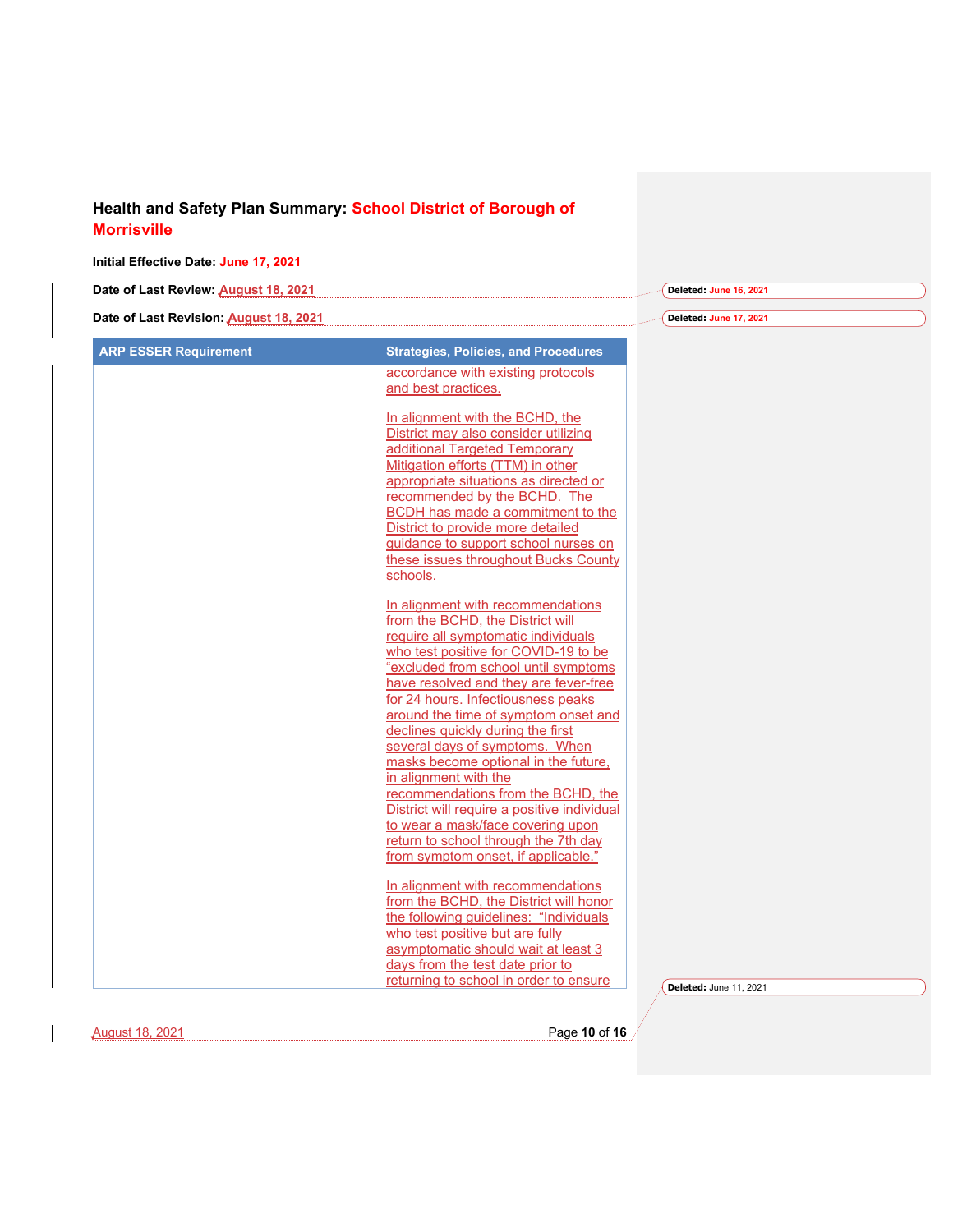#### **Initial Effective Date: June 17, 2021**

| Date of Last Review: August 18, 2021   | Deleted: June 16, 2021) |
|----------------------------------------|-------------------------|
|                                        |                         |
| Date of Last Revision: August 18, 2021 | Deleted: June 17, 2021) |

| they are not just pre-symptomatic<br>(about to become symptomatic.)<br>Based on BCDH case investigations<br>throughout the pandemic, COVID-19<br>transmission within a household was<br>very unlikely from individuals who, as<br>the first known positive case in the<br>household, remained asymptomatic<br>through the course of the infection. As<br>such, the BCHD believes individuals<br>who have not yet developed any<br>symptoms more than 3 days from a<br>positive test can safely return to<br>school. When masks become optional<br>in the future, in alignment with the<br>recommendations from the BCHD, the<br>District will require a positive individual<br>to wear a mask/face covering upon<br>return to school through the 7th day<br>from the test date."<br>In alignment with recommendations<br>from the BCHD, the District will honor<br>the following guidelines: "Fully<br>asymptomatic Individuals with a<br>known non-ongoing (i.e. not in their<br>household) exposure to COVID-19<br>may continue in school normally<br>unless any symptoms develop, in<br>which case they should either remain<br>home, or be evaluated by a school<br>nurse if at school."<br>In alignment with recommendations<br>from the BCHD, the District will honor<br>the following guidelines when masks<br>become optional in the future: "Fully<br>asymptomatic individuals with an |                                         |                        |
|-------------------------------------------------------------------------------------------------------------------------------------------------------------------------------------------------------------------------------------------------------------------------------------------------------------------------------------------------------------------------------------------------------------------------------------------------------------------------------------------------------------------------------------------------------------------------------------------------------------------------------------------------------------------------------------------------------------------------------------------------------------------------------------------------------------------------------------------------------------------------------------------------------------------------------------------------------------------------------------------------------------------------------------------------------------------------------------------------------------------------------------------------------------------------------------------------------------------------------------------------------------------------------------------------------------------------------------------------------------------------------------------------|-----------------------------------------|------------------------|
|                                                                                                                                                                                                                                                                                                                                                                                                                                                                                                                                                                                                                                                                                                                                                                                                                                                                                                                                                                                                                                                                                                                                                                                                                                                                                                                                                                                                 |                                         |                        |
|                                                                                                                                                                                                                                                                                                                                                                                                                                                                                                                                                                                                                                                                                                                                                                                                                                                                                                                                                                                                                                                                                                                                                                                                                                                                                                                                                                                                 |                                         |                        |
|                                                                                                                                                                                                                                                                                                                                                                                                                                                                                                                                                                                                                                                                                                                                                                                                                                                                                                                                                                                                                                                                                                                                                                                                                                                                                                                                                                                                 |                                         |                        |
|                                                                                                                                                                                                                                                                                                                                                                                                                                                                                                                                                                                                                                                                                                                                                                                                                                                                                                                                                                                                                                                                                                                                                                                                                                                                                                                                                                                                 |                                         |                        |
|                                                                                                                                                                                                                                                                                                                                                                                                                                                                                                                                                                                                                                                                                                                                                                                                                                                                                                                                                                                                                                                                                                                                                                                                                                                                                                                                                                                                 |                                         |                        |
|                                                                                                                                                                                                                                                                                                                                                                                                                                                                                                                                                                                                                                                                                                                                                                                                                                                                                                                                                                                                                                                                                                                                                                                                                                                                                                                                                                                                 |                                         |                        |
|                                                                                                                                                                                                                                                                                                                                                                                                                                                                                                                                                                                                                                                                                                                                                                                                                                                                                                                                                                                                                                                                                                                                                                                                                                                                                                                                                                                                 |                                         |                        |
|                                                                                                                                                                                                                                                                                                                                                                                                                                                                                                                                                                                                                                                                                                                                                                                                                                                                                                                                                                                                                                                                                                                                                                                                                                                                                                                                                                                                 |                                         |                        |
|                                                                                                                                                                                                                                                                                                                                                                                                                                                                                                                                                                                                                                                                                                                                                                                                                                                                                                                                                                                                                                                                                                                                                                                                                                                                                                                                                                                                 |                                         |                        |
|                                                                                                                                                                                                                                                                                                                                                                                                                                                                                                                                                                                                                                                                                                                                                                                                                                                                                                                                                                                                                                                                                                                                                                                                                                                                                                                                                                                                 |                                         |                        |
|                                                                                                                                                                                                                                                                                                                                                                                                                                                                                                                                                                                                                                                                                                                                                                                                                                                                                                                                                                                                                                                                                                                                                                                                                                                                                                                                                                                                 |                                         |                        |
|                                                                                                                                                                                                                                                                                                                                                                                                                                                                                                                                                                                                                                                                                                                                                                                                                                                                                                                                                                                                                                                                                                                                                                                                                                                                                                                                                                                                 |                                         |                        |
|                                                                                                                                                                                                                                                                                                                                                                                                                                                                                                                                                                                                                                                                                                                                                                                                                                                                                                                                                                                                                                                                                                                                                                                                                                                                                                                                                                                                 |                                         |                        |
|                                                                                                                                                                                                                                                                                                                                                                                                                                                                                                                                                                                                                                                                                                                                                                                                                                                                                                                                                                                                                                                                                                                                                                                                                                                                                                                                                                                                 |                                         |                        |
|                                                                                                                                                                                                                                                                                                                                                                                                                                                                                                                                                                                                                                                                                                                                                                                                                                                                                                                                                                                                                                                                                                                                                                                                                                                                                                                                                                                                 |                                         |                        |
|                                                                                                                                                                                                                                                                                                                                                                                                                                                                                                                                                                                                                                                                                                                                                                                                                                                                                                                                                                                                                                                                                                                                                                                                                                                                                                                                                                                                 |                                         |                        |
|                                                                                                                                                                                                                                                                                                                                                                                                                                                                                                                                                                                                                                                                                                                                                                                                                                                                                                                                                                                                                                                                                                                                                                                                                                                                                                                                                                                                 |                                         |                        |
|                                                                                                                                                                                                                                                                                                                                                                                                                                                                                                                                                                                                                                                                                                                                                                                                                                                                                                                                                                                                                                                                                                                                                                                                                                                                                                                                                                                                 |                                         |                        |
|                                                                                                                                                                                                                                                                                                                                                                                                                                                                                                                                                                                                                                                                                                                                                                                                                                                                                                                                                                                                                                                                                                                                                                                                                                                                                                                                                                                                 |                                         |                        |
|                                                                                                                                                                                                                                                                                                                                                                                                                                                                                                                                                                                                                                                                                                                                                                                                                                                                                                                                                                                                                                                                                                                                                                                                                                                                                                                                                                                                 |                                         |                        |
|                                                                                                                                                                                                                                                                                                                                                                                                                                                                                                                                                                                                                                                                                                                                                                                                                                                                                                                                                                                                                                                                                                                                                                                                                                                                                                                                                                                                 |                                         |                        |
|                                                                                                                                                                                                                                                                                                                                                                                                                                                                                                                                                                                                                                                                                                                                                                                                                                                                                                                                                                                                                                                                                                                                                                                                                                                                                                                                                                                                 |                                         |                        |
|                                                                                                                                                                                                                                                                                                                                                                                                                                                                                                                                                                                                                                                                                                                                                                                                                                                                                                                                                                                                                                                                                                                                                                                                                                                                                                                                                                                                 |                                         |                        |
|                                                                                                                                                                                                                                                                                                                                                                                                                                                                                                                                                                                                                                                                                                                                                                                                                                                                                                                                                                                                                                                                                                                                                                                                                                                                                                                                                                                                 |                                         |                        |
|                                                                                                                                                                                                                                                                                                                                                                                                                                                                                                                                                                                                                                                                                                                                                                                                                                                                                                                                                                                                                                                                                                                                                                                                                                                                                                                                                                                                 |                                         |                        |
|                                                                                                                                                                                                                                                                                                                                                                                                                                                                                                                                                                                                                                                                                                                                                                                                                                                                                                                                                                                                                                                                                                                                                                                                                                                                                                                                                                                                 |                                         |                        |
|                                                                                                                                                                                                                                                                                                                                                                                                                                                                                                                                                                                                                                                                                                                                                                                                                                                                                                                                                                                                                                                                                                                                                                                                                                                                                                                                                                                                 |                                         |                        |
|                                                                                                                                                                                                                                                                                                                                                                                                                                                                                                                                                                                                                                                                                                                                                                                                                                                                                                                                                                                                                                                                                                                                                                                                                                                                                                                                                                                                 |                                         |                        |
|                                                                                                                                                                                                                                                                                                                                                                                                                                                                                                                                                                                                                                                                                                                                                                                                                                                                                                                                                                                                                                                                                                                                                                                                                                                                                                                                                                                                 |                                         |                        |
|                                                                                                                                                                                                                                                                                                                                                                                                                                                                                                                                                                                                                                                                                                                                                                                                                                                                                                                                                                                                                                                                                                                                                                                                                                                                                                                                                                                                 |                                         |                        |
|                                                                                                                                                                                                                                                                                                                                                                                                                                                                                                                                                                                                                                                                                                                                                                                                                                                                                                                                                                                                                                                                                                                                                                                                                                                                                                                                                                                                 |                                         |                        |
|                                                                                                                                                                                                                                                                                                                                                                                                                                                                                                                                                                                                                                                                                                                                                                                                                                                                                                                                                                                                                                                                                                                                                                                                                                                                                                                                                                                                 |                                         |                        |
|                                                                                                                                                                                                                                                                                                                                                                                                                                                                                                                                                                                                                                                                                                                                                                                                                                                                                                                                                                                                                                                                                                                                                                                                                                                                                                                                                                                                 |                                         |                        |
|                                                                                                                                                                                                                                                                                                                                                                                                                                                                                                                                                                                                                                                                                                                                                                                                                                                                                                                                                                                                                                                                                                                                                                                                                                                                                                                                                                                                 |                                         |                        |
|                                                                                                                                                                                                                                                                                                                                                                                                                                                                                                                                                                                                                                                                                                                                                                                                                                                                                                                                                                                                                                                                                                                                                                                                                                                                                                                                                                                                 |                                         |                        |
|                                                                                                                                                                                                                                                                                                                                                                                                                                                                                                                                                                                                                                                                                                                                                                                                                                                                                                                                                                                                                                                                                                                                                                                                                                                                                                                                                                                                 |                                         |                        |
|                                                                                                                                                                                                                                                                                                                                                                                                                                                                                                                                                                                                                                                                                                                                                                                                                                                                                                                                                                                                                                                                                                                                                                                                                                                                                                                                                                                                 |                                         |                        |
| ongoing household exposure to                                                                                                                                                                                                                                                                                                                                                                                                                                                                                                                                                                                                                                                                                                                                                                                                                                                                                                                                                                                                                                                                                                                                                                                                                                                                                                                                                                   |                                         |                        |
| COVID-19 should be required to wear                                                                                                                                                                                                                                                                                                                                                                                                                                                                                                                                                                                                                                                                                                                                                                                                                                                                                                                                                                                                                                                                                                                                                                                                                                                                                                                                                             |                                         | Deleted: June 11, 2021 |
|                                                                                                                                                                                                                                                                                                                                                                                                                                                                                                                                                                                                                                                                                                                                                                                                                                                                                                                                                                                                                                                                                                                                                                                                                                                                                                                                                                                                 | Page 11 of 16<br><b>August 18, 2021</b> |                        |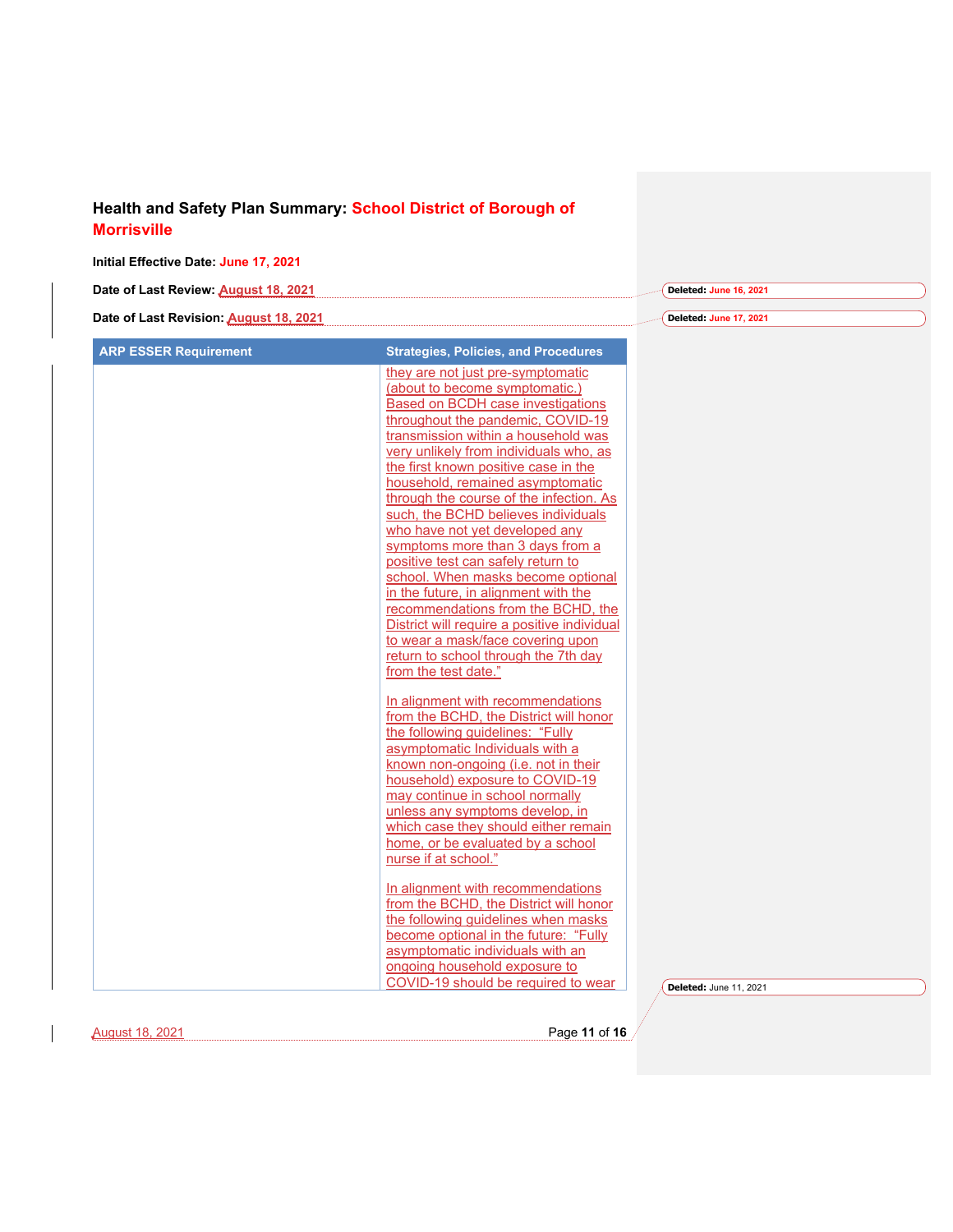|                                                                                                                                                                                                                                                                                                                                                                                                                                                                                                                                                                                                                                                                                                                                                                                                                                                                                                                                                                                                                                                                                                                                                                                                                                                                                                               | Deleted: June 16, 2021 |  |
|---------------------------------------------------------------------------------------------------------------------------------------------------------------------------------------------------------------------------------------------------------------------------------------------------------------------------------------------------------------------------------------------------------------------------------------------------------------------------------------------------------------------------------------------------------------------------------------------------------------------------------------------------------------------------------------------------------------------------------------------------------------------------------------------------------------------------------------------------------------------------------------------------------------------------------------------------------------------------------------------------------------------------------------------------------------------------------------------------------------------------------------------------------------------------------------------------------------------------------------------------------------------------------------------------------------|------------------------|--|
|                                                                                                                                                                                                                                                                                                                                                                                                                                                                                                                                                                                                                                                                                                                                                                                                                                                                                                                                                                                                                                                                                                                                                                                                                                                                                                               | Deleted: June 17, 2021 |  |
| <b>Strategies, Policies, and Procedures</b>                                                                                                                                                                                                                                                                                                                                                                                                                                                                                                                                                                                                                                                                                                                                                                                                                                                                                                                                                                                                                                                                                                                                                                                                                                                                   |                        |  |
| a mask/face covering at school for a<br>minimum of one week from the<br>symptom onset of the household<br>member. For fully asymptomatic<br>individuals in households with multiple<br>positives, the mask wearing period<br>may be extended. If any symptoms<br>develop during this timeframe, the<br>individual should be immediately<br>excluded."<br>Per the BCHD, COVID-19 testing<br>laboratories will continue to report<br>positive COVID-19 test results to the<br><b>BCHD through the Pennsylvania</b><br><b>National Electronic Disease</b><br>Surveillance System (PA-NEDSS).<br>The District will continue to consult<br>with the BCHD in the event any public<br>health-related questions or concerns<br>for guidance arise. This includes<br>COVID-19.<br>Each day, before reporting to any<br>assignment location, all<br>staff (employees and contractors) are<br>expected to self-affirm that they feel<br>well enough to report to work and are<br>symptom-free and fever-free without<br>medication. Parents/Guardians are<br>expected to conduct a<br>similar daily assessment for students.<br>All staff (employees and contractors)<br>are expected to follow the pre-COVID<br>District attendance reporting<br>procedures. If a staff member has<br>symptoms of COVID-19 or any other |                        |  |
|                                                                                                                                                                                                                                                                                                                                                                                                                                                                                                                                                                                                                                                                                                                                                                                                                                                                                                                                                                                                                                                                                                                                                                                                                                                                                                               |                        |  |

August 18, 2021 Page **12** of **16**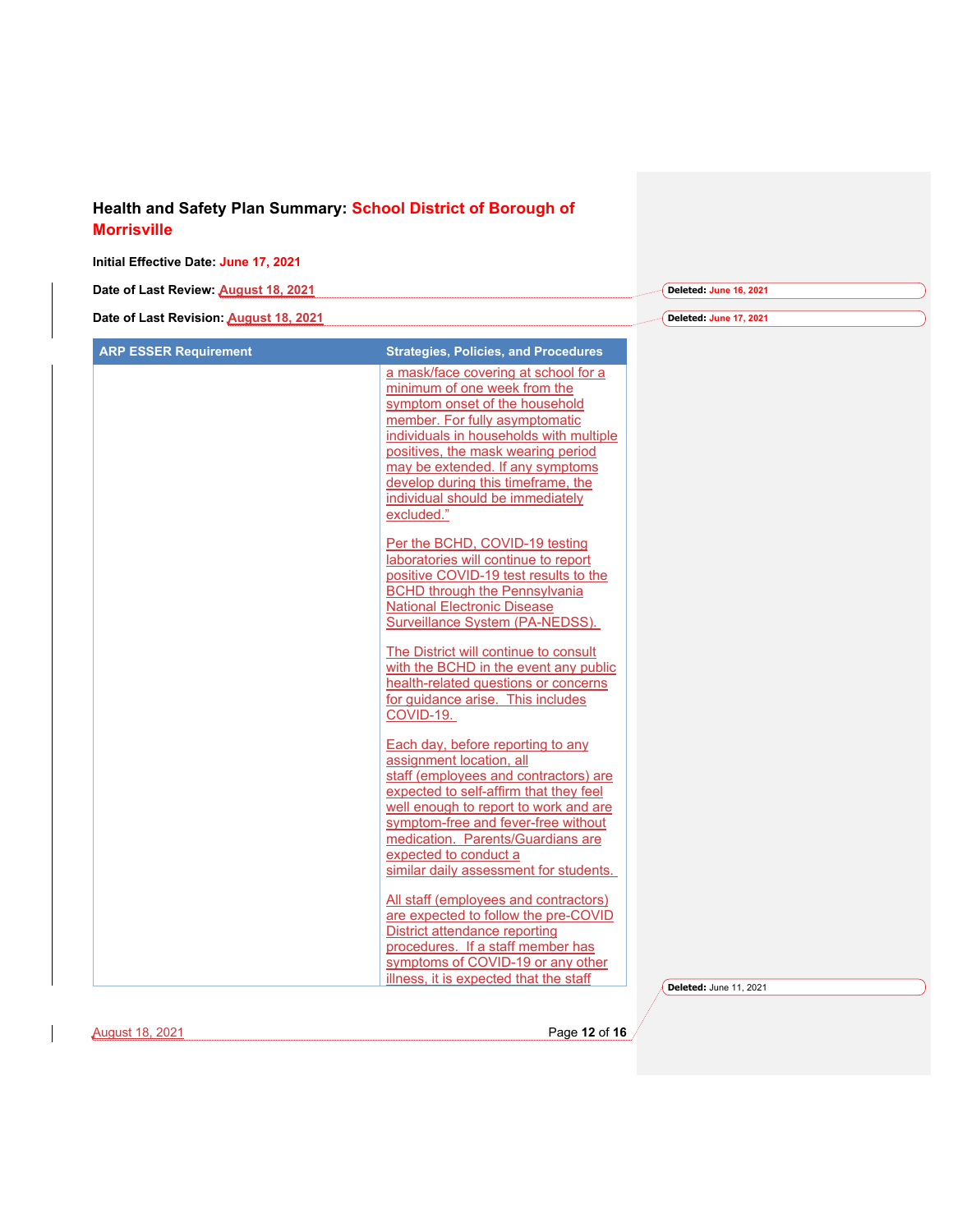| Date of Last Review: August 18, 2021<br>Deleted: June 16, 2021<br>Date of Last Revision: August 18, 2021<br>Deleted: June 17, 2021<br><b>ARP ESSER Requirement</b><br><b>Strategies, Policies, and Procedures</b><br>member notify their supervisor of any<br>illness and enter the sick time into the<br>appropriate absence<br>reporting system. Any staff<br>member absent for three or more<br>days is expected to submit a<br>physician's certification<br>to itorres@mv.org prior to returning to<br>work. District contractors will be<br>expected to notify their employer and<br>follow the employer's absence<br>reporting procedures.<br>Students experiencing symptoms of<br>illness should stay at home and not report<br>to their school location. Families should<br>follow the District's current<br>absentee/attendance procedures. If<br>symptoms/fever resolve within fewer than<br>three (3) days, without fever reducing<br>medications, the student may return to<br>school. If symptoms persist or<br>worsen, parents/quardians are<br>encouraged to contact their<br>child(ren)'s Primary Care Provider. After<br>three days of absence, a medical note<br>may be requested.<br>BCDH to determine contacts as well as appropriate isolation<br>Diagnostic and screening testing;<br>Each day, before reporting to any<br>f.<br>and/or quarantine measures, in consultation with the Bucks<br>assignment location, all<br>County Health Department. <sup>1</sup><br>staff (employees and contractors) are<br>We will use strategies similar to those used with influenza,<br>expected to self-affirm that they feel<br>other infectious diseases in the event of a confirmed case of<br>COVID 19.<br>well enough to report to work and are<br>symptom-free and fever-free without<br>medication. Parents/Guardians are<br>expected to conduct a<br>similar daily assessment for students.<br>In alignment with the<br>recommendations from the BCHD and<br>in accordance with the BCHD | Initial Effective Date: June 17, 2021 |                                        |                        |
|---------------------------------------------------------------------------------------------------------------------------------------------------------------------------------------------------------------------------------------------------------------------------------------------------------------------------------------------------------------------------------------------------------------------------------------------------------------------------------------------------------------------------------------------------------------------------------------------------------------------------------------------------------------------------------------------------------------------------------------------------------------------------------------------------------------------------------------------------------------------------------------------------------------------------------------------------------------------------------------------------------------------------------------------------------------------------------------------------------------------------------------------------------------------------------------------------------------------------------------------------------------------------------------------------------------------------------------------------------------------------------------------------------------------------------------------------------------------------------------------------------------------------------------------------------------------------------------------------------------------------------------------------------------------------------------------------------------------------------------------------------------------------------------------------------------------------------------------------------------------------------------------------------------------------------------------------------------------------------------------------------------|---------------------------------------|----------------------------------------|------------------------|
| Deleted: Seating charts and schedules will be provided to the                                                                                                                                                                                                                                                                                                                                                                                                                                                                                                                                                                                                                                                                                                                                                                                                                                                                                                                                                                                                                                                                                                                                                                                                                                                                                                                                                                                                                                                                                                                                                                                                                                                                                                                                                                                                                                                                                                                                                 |                                       |                                        |                        |
|                                                                                                                                                                                                                                                                                                                                                                                                                                                                                                                                                                                                                                                                                                                                                                                                                                                                                                                                                                                                                                                                                                                                                                                                                                                                                                                                                                                                                                                                                                                                                                                                                                                                                                                                                                                                                                                                                                                                                                                                               |                                       |                                        |                        |
|                                                                                                                                                                                                                                                                                                                                                                                                                                                                                                                                                                                                                                                                                                                                                                                                                                                                                                                                                                                                                                                                                                                                                                                                                                                                                                                                                                                                                                                                                                                                                                                                                                                                                                                                                                                                                                                                                                                                                                                                               |                                       |                                        |                        |
|                                                                                                                                                                                                                                                                                                                                                                                                                                                                                                                                                                                                                                                                                                                                                                                                                                                                                                                                                                                                                                                                                                                                                                                                                                                                                                                                                                                                                                                                                                                                                                                                                                                                                                                                                                                                                                                                                                                                                                                                               |                                       |                                        |                        |
|                                                                                                                                                                                                                                                                                                                                                                                                                                                                                                                                                                                                                                                                                                                                                                                                                                                                                                                                                                                                                                                                                                                                                                                                                                                                                                                                                                                                                                                                                                                                                                                                                                                                                                                                                                                                                                                                                                                                                                                                               |                                       | processes for contact tracing, issuing | Deleted: June 11, 2021 |

 $\overline{\phantom{a}}$ 

August 18, 2021 Page **13** of **16**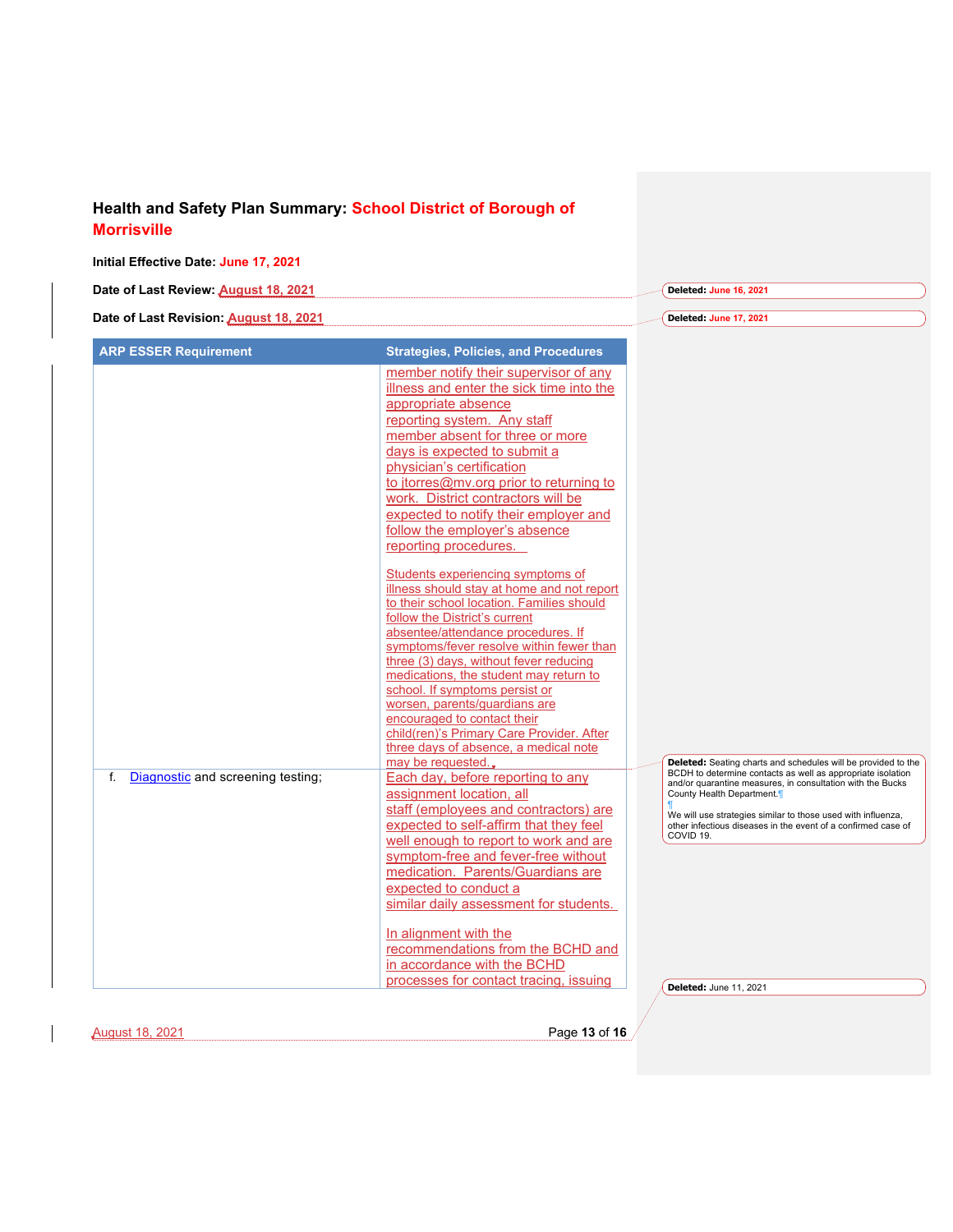#### **Initial Effective Date: June 17, 2021**

| Date of Last Review: August 18, 2021   | Deleted: June 16, 2021 |
|----------------------------------------|------------------------|
|                                        |                        |
| Date of Last Revision: August 18, 2021 | Deleted: June 17, 2021 |

| <b>ARP ESSER Requirement</b> | <b>Strategies, Policies, and Procedures</b>                                     |
|------------------------------|---------------------------------------------------------------------------------|
|                              | isolation orders, and issuing                                                   |
|                              | quarantine orders, the District will no<br>longer require employees and         |
|                              | contractors to complete the daily close                                         |
|                              | contact tracking form.                                                          |
|                              |                                                                                 |
|                              | The District will communicate best                                              |
|                              | practices for health and personal<br>hygiene to all stakeholders in an effort   |
|                              | to reinforce healthy instructional and                                          |
|                              | work environments. For example,                                                 |
|                              | individuals will be reminded to not                                             |
|                              | report to school/work if they are not                                           |
|                              | well or are experiencing symptoms<br>that would otherwise cause them to         |
|                              | seek medical attention.                                                         |
|                              |                                                                                 |
|                              | The BCHD has recommitted to<br>partnering with school entities to offer         |
|                              | free COVID-19 testing for school                                                |
|                              | stakeholders. The District remains                                              |
|                              | supportive of this collaboration with                                           |
|                              | the BCHD. The Pennsylvania                                                      |
|                              | Department of Education and<br>Pennsylvania Department of Health                |
|                              | announced on August 16, 2021                                                    |
|                              | testing options at no-cost to school                                            |
|                              | entities. The District will investigate                                         |
|                              | this opportunity as information                                                 |
|                              | becomes available. In addition, the<br><b>BCHD recommends that the District</b> |
|                              | refer any individual in need of a                                               |
|                              | COVID-19 test to a medical health                                               |
|                              | provider.                                                                       |
|                              | The District will continue to educate all                                       |
|                              | individuals on the signs and                                                    |
|                              | symptoms of COVID-19.                                                           |
|                              |                                                                                 |
|                              |                                                                                 |

August 18, 2021 Page **14** of **16**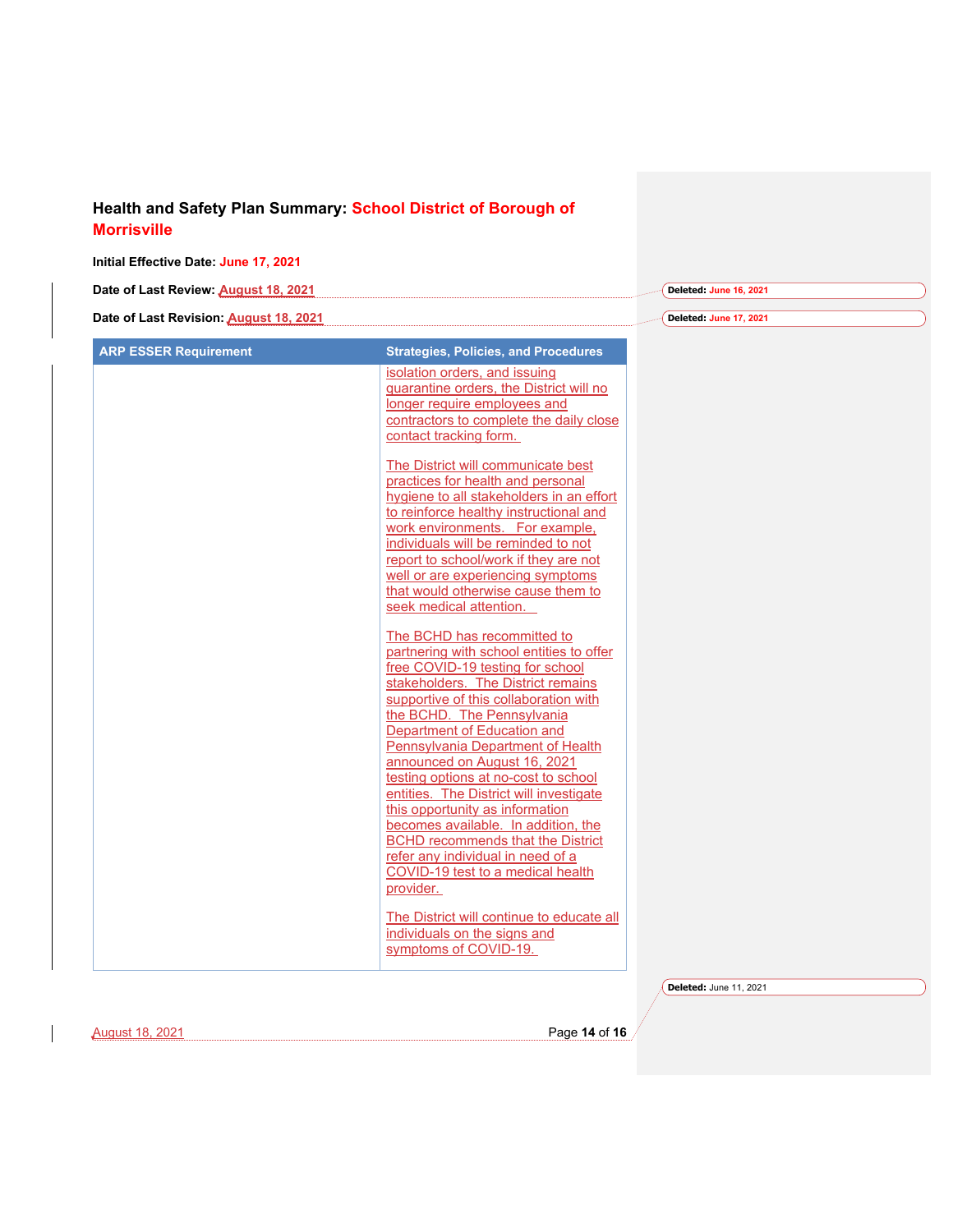#### **Initial Effective Date: June 17, 2021**

| Date of Last Review: August 18, 2021   | Deleted: June 16, 2021  |
|----------------------------------------|-------------------------|
|                                        |                         |
| Date of Last Revision: August 18, 2021 | Deleted: June 17, 2021) |

| <b>ARP ESSER Requirement</b>                                                                                       | <b>Strategies, Policies, and Procedures</b>                                                                                                                                                                                                                                                                                                                          |                                                                                                                                                                                                                                                                                                                                                                                                                                                                                                                                                          |                                                               |
|--------------------------------------------------------------------------------------------------------------------|----------------------------------------------------------------------------------------------------------------------------------------------------------------------------------------------------------------------------------------------------------------------------------------------------------------------------------------------------------------------|----------------------------------------------------------------------------------------------------------------------------------------------------------------------------------------------------------------------------------------------------------------------------------------------------------------------------------------------------------------------------------------------------------------------------------------------------------------------------------------------------------------------------------------------------------|---------------------------------------------------------------|
|                                                                                                                    | Individuals who test positive for COVID-<br>19 by a medical<br>provider should seek support from their<br>medical provider.                                                                                                                                                                                                                                          |                                                                                                                                                                                                                                                                                                                                                                                                                                                                                                                                                          | Deleted: A list of Local Pharmacies, Urgent Care Clinics, and |
| Efforts to provide vaccinations to school<br>q.<br>communities:                                                    | Vaccination clinics will continue to be<br>scheduled, based on survey data and<br>community need/request.<br>Continue to work with BCDH to provide<br>opportunities for students and community<br>members to receive vaccinations<br>District communication methods will be<br>used to distribute information regarding<br>vaccination clinics and designated hours. | County Testing sites will be provided and updated as needed.<br>Students and employees are encouraged to report positive<br>cases of COVID 19 to their building nurse<br>The District will consult with the Bucks County Health<br>Department on decisions impacting the closure or classrooms,<br>schools, or the district in the event of an outbreak.<br>Although the flu vaccine and COVID vaccine are not required<br>for school attendance or employment, it is encouraged for all<br>students and staff to get the flu vaccine and COVID vaccine. |                                                               |
| h. Appropriate accommodations for<br>students with disabilities with respect to<br>health and safety policies; and | The mission of this health and safety plan<br>is to ensure the continuation of in-person<br>instruction in all District programs.<br>Accommodations, including remote<br>learning and modified schedules will be<br>employed to allow flexibility for students<br>with disabilities.                                                                                 |                                                                                                                                                                                                                                                                                                                                                                                                                                                                                                                                                          |                                                               |
| Coordination with state and local health<br>officials.                                                             | The District will continue to partner with<br>the Bucks County Intermediate Unit and<br>the Bucks County Health Department to<br>coordinate responses to outbreaks of<br>COVID-19, in accordance with<br>established procedures.                                                                                                                                     |                                                                                                                                                                                                                                                                                                                                                                                                                                                                                                                                                          |                                                               |

**Deleted:** June 11, 2021

August 18, 2021 Page **15** of **16**